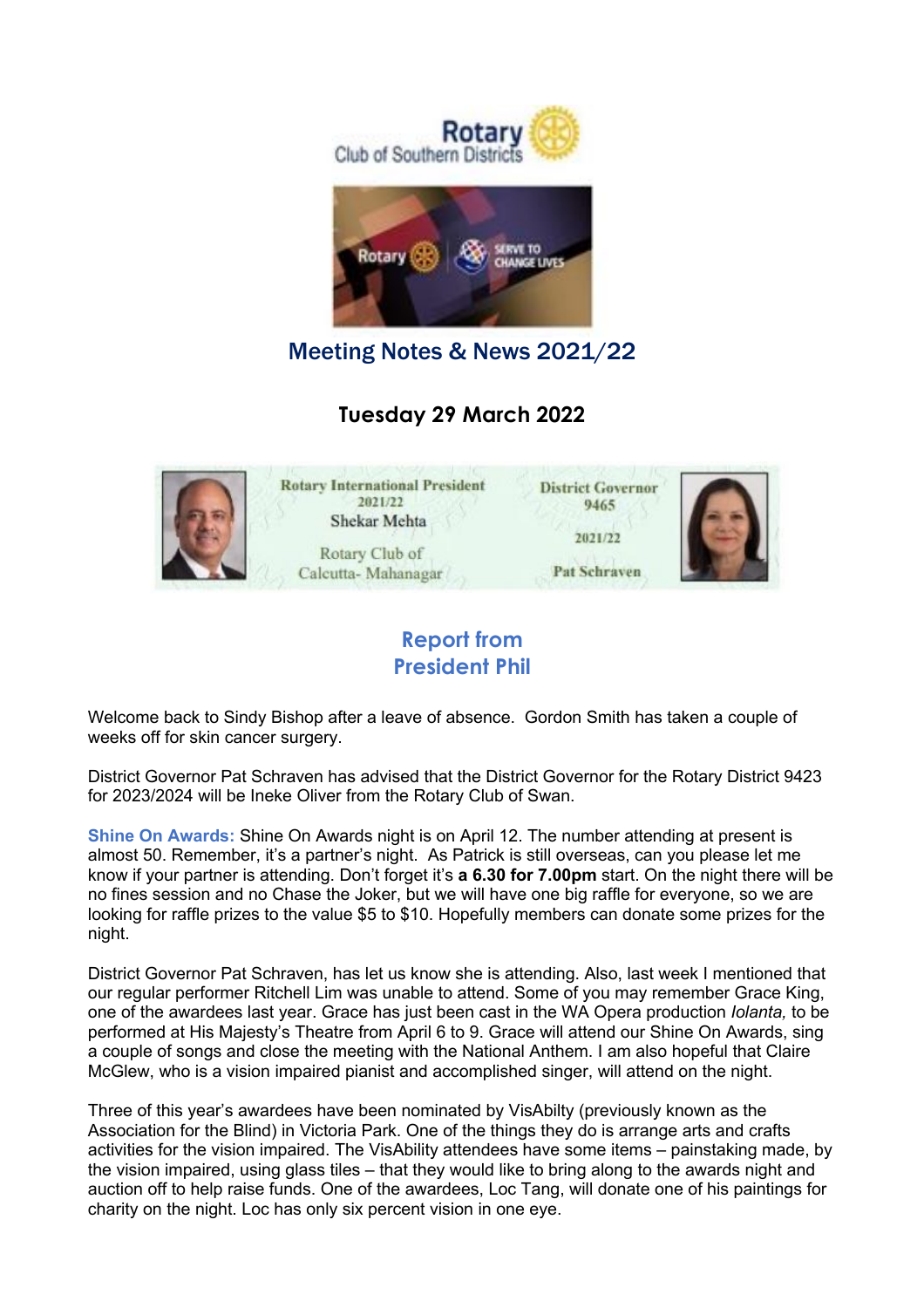**Food Bank WA** is seeking volunteers to help with packing food hampers. Hours are from 8.45 until 2.00pm Mondays to Fridays at the Airport branch. Individuals or groups of volunteers – for just one day or multiple days – are welcome. If you would like to assist, please contact: **volunteering@foodbankwa.org.au** or call **9 258 9277.**



*Due to the increase in COVID cases, most corporate teams have cancelled or postponed their scheduled participation. At the same time, the demand for food assistance has increased. The hampers are for distribution throughout the state, including remote communities.* 

# **Collection Reminder**



- **Do you have any old blankets, quilts, sheets, pillows, towels or rugs lying around at home?**
- **Have you been hoarding ice cream containers at the back of the cupboard?**
- **Saving fabrics, beanies or scarves you'll never use?**
- **Stockpiling tinned or dry dog food against the coming of the apocalypse?**
- **Holding on to any old pet beds, collars, leads, bowls, shampoo or other paraphernalia?**

If so, bring them along to Rotary next week. They'll be collected to pass on to Sandra (a colleague of Craig) who conducts an annual appeal for these items on behalf of local pet rescue groups including K9 Dog Rescue.

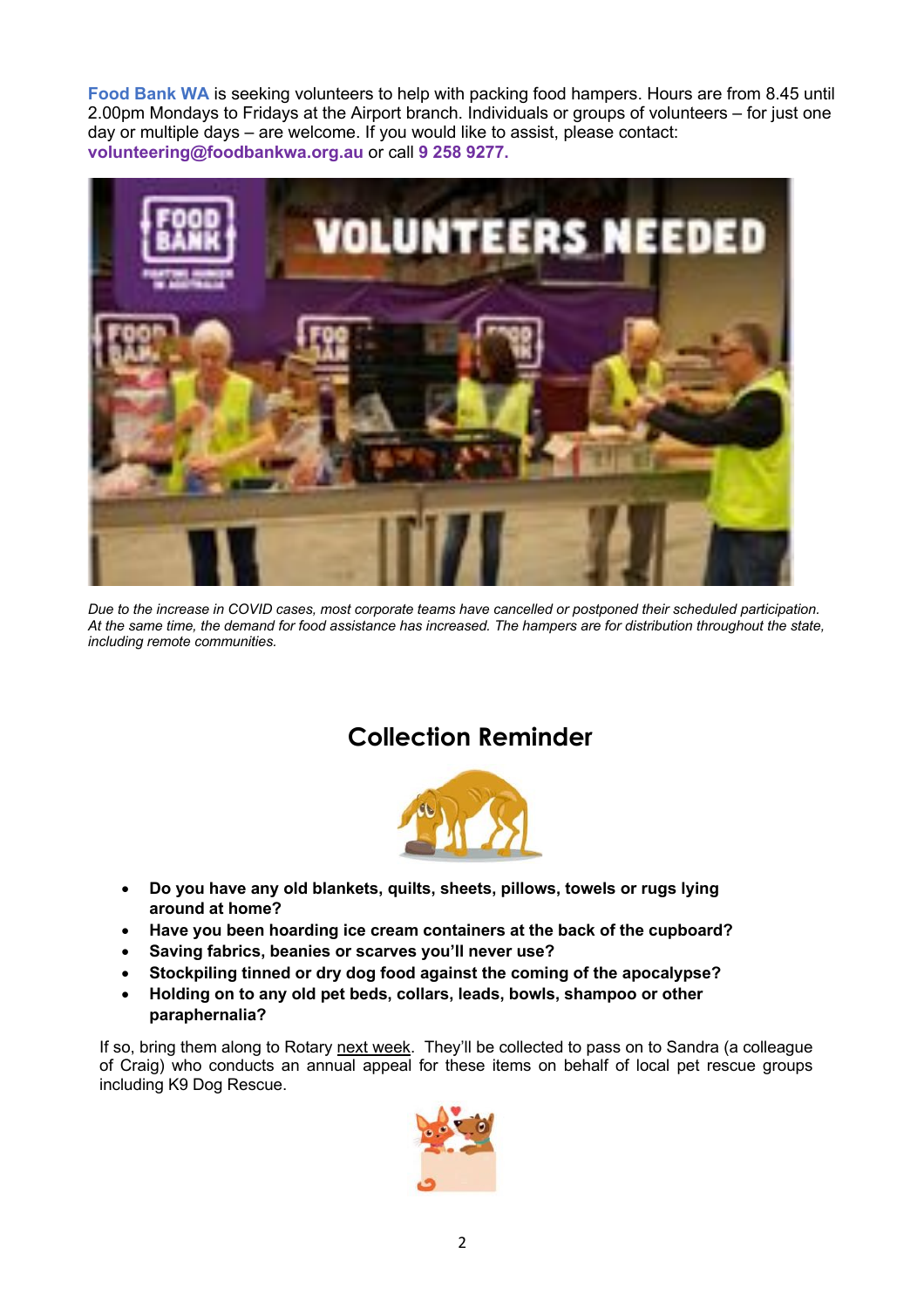## **Club Service INFORMATION**

Next Tuesday, April 5, we will be joined by Guest Speaker, Henry Sklarz, who will talk about his more colourful experiences as a Perth criminal lawyer. Henry has recently published a book, *Jungle Law – Mad, Bad, Stupid & Dangerous: True Crime Tales from a Perth Criminal Lawyer*. Henry will be hosted by Murray.



| <b>CLUB NIGHT DUTIES</b><br>Tuesday 5 April 2022 |                        |                        |  |
|--------------------------------------------------|------------------------|------------------------|--|
| <b>Property</b>                                  | <b>Michelle Kerr</b>   | <b>Rob Pannell</b>     |  |
| <b>Attendance</b>                                | <b>Stephen Anthony</b> | <b>Carlton D'Souza</b> |  |
| <b>Sergeant &amp; Fines</b>                      | <b>John Rechichi</b>   |                        |  |
| Host                                             | <b>Murray Thorpe</b>   |                        |  |
|                                                  |                        |                        |  |

**Under threat of rain that never appeared, Team 5 managed to take \$ 1 322 on Sunday 27 March.**

# **BRING & BUY DUTIES**

Sunday 3 April 2022

#### **Phil Cordery [Leader]**

**Sindy Bishop**

**Dom Manno**

**Peter Sourivong**

**Ric McDonald [if available]**

**Gordon Smith [not available]**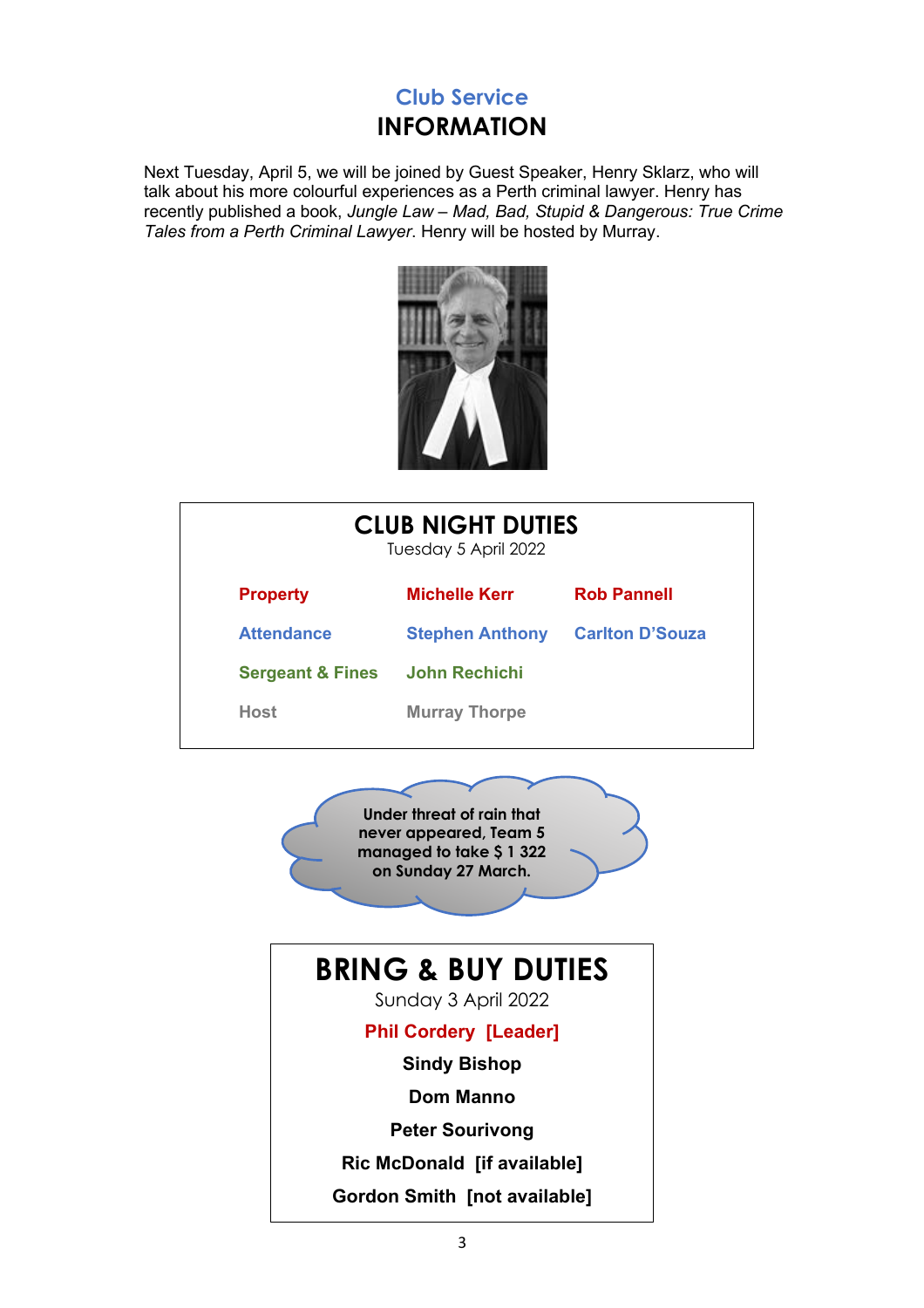### **Guest Speaker & Meeting Highlights**

Tonight we welcomed UWA Professor of Anthropology Loretta Baldassar as our Guest Speaker. Loretta has been conducting research into ageing for many years and, as Director of the Social Care and Ageing (SAGE) Living Lab, she is well placed to offer insight into the importance of social ageing support.

As Loretta explained, older adults "have terrific medical care in Australia, but we need better *social care* supports." This was a finding of the recent Royal Commission into Aged Care Quality and Standards.

The SAGE Living Lab is focusing its community-based research efforts on three main areas of challenge facing ageing Australians:

• **Avoiding social Isolation and loneliness**. Increasing age and disability are often associated with a decrease in the size of social networks. Older adults, particularly those from migrant backgrounds are at a greater risk of becoming socially isolated, with negative consequences for health and wellbeing.



*Prof. Loretta Baldassar, our Guest Speaker*

Relatedly, younger people often have limited opportunities to engage with older residents of the community. Apparently, to thrive, people need at least three 'nodes' of social contact. For many older Australians, their only social contact 'nodes' are virtual strangers such as their G.P. or a pharmacist. Luckily, a pet counts as a node. Loretta was also delighted to inform us that we, as members of a warmly collaborative socially active group, are doing very well in this area.

- **Social Care**. There is growing awareness that if we wish to encourage healthy ageing in Australia's population, we will need more social support networks and providers.
- **Diversity**. Meeting the needs of an increasingly diverse Australian population, where one in three older people were born overseas, as well as a broader recognition of the need to cater for diverse sexualities in aged and disability care, requires the development of a range of agedsupport solutions.
- **Technologies & Digital Citizenship.** Technology has huge potential to create and support the social connection and inclusion of older Australians. Developing applications that support social care and facilitating access to technology are crucial considerations.

Loretta's engaging presentation was both thought provoking and heartening. Particularly interesting is the point she made that "ageing is a process that occurs throughout our lives". Now that healthy Australians are living longer, the proportion of our lives that will be spent dependent on others to actively support our needs is going to be greater than it has ever been. This serves as a reminder that what we do in the 'now' will always have an impact further down the track. So, it was great to discover that – as part of the Rotary 'family' – we are not only in the privileged position to offer genuine support to others in the community but are directly promoting our own healthy ageing.

#### **Fun & Games News**

In **Today's Trivia**, John Stockbridge knew there are sixteen balls in a game of pool and in **Know Your WA**, Sindy successfully named five towns in WA ending with "up".

John also won the draw for **Chase the Joker** and was kind enough to keep the jackpot of \$154 intact, by selecting the eight of hearts.

The **Newsletter Puzzle Prize** winner was Michelle Kerr and the winner of **Heads and Tails** was Sindy.

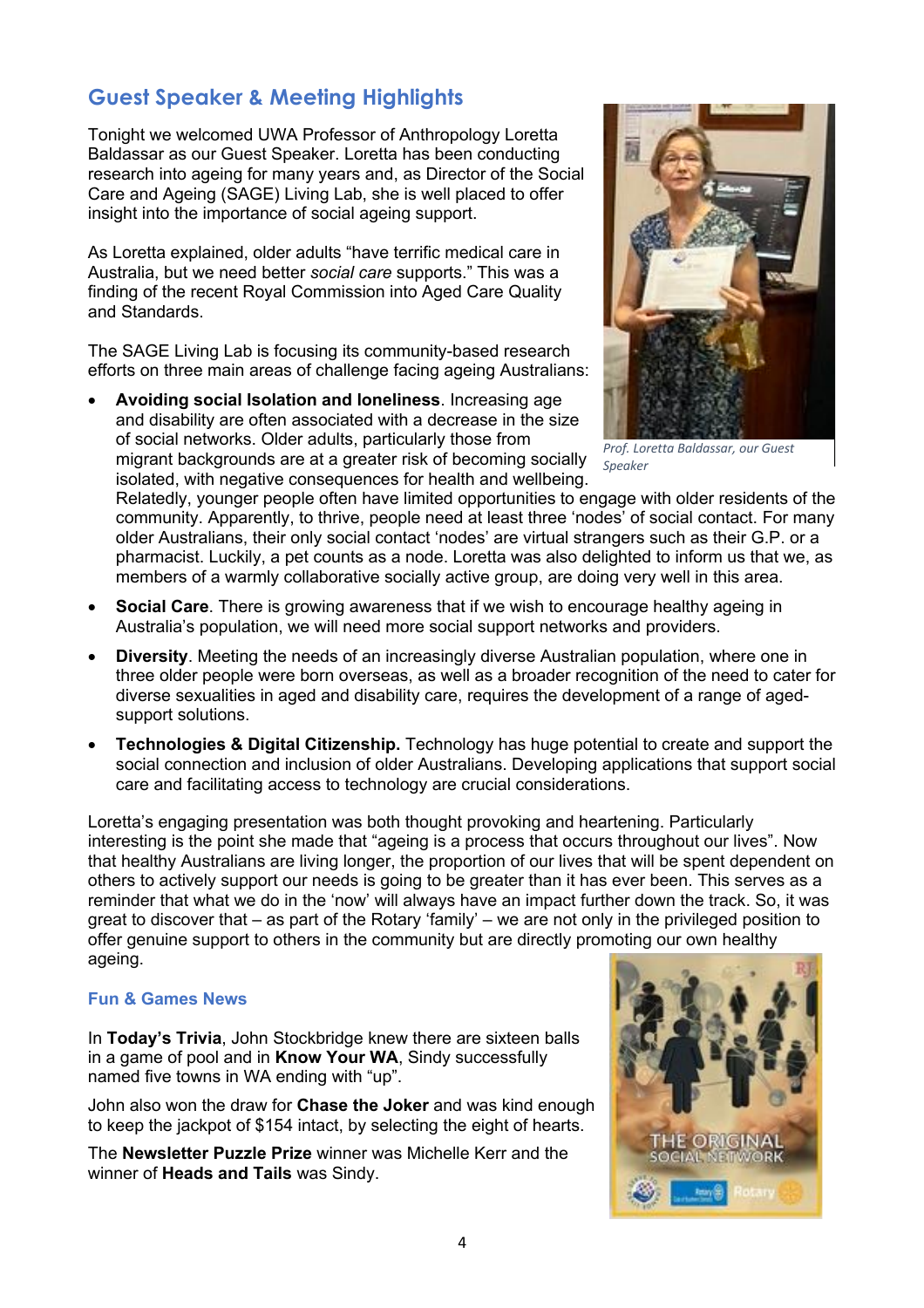# **Upcoming Events**

| Tue April 5  | Henry Sklarz - Jungle Law             |  |
|--------------|---------------------------------------|--|
| Tue April 12 | $\star$ SHINE ON AWARDS NIGHT $\star$ |  |
| Tue April 19 | <b>Board Meeting</b>                  |  |
| Tue April 26 | David Hartley - Large Medical Stents  |  |
|              |                                       |  |

**Congratulations to Sindy Bishop, celebrating one year with Rotary on March 16th**

**Congratulations to Robert Da Prato, who joined in 1983, celebrating his 39th 'Rotary Birthday' on 1 April.**



**to Carlton D'Souza for March 22**





**Puzzle #1.** What word in the English language fits the following description?

The first two letters signify a male. The first three letters signify a female, The first four letters signify a great man While the entire word signifies a great woman.

**Puzzle #2.** If you divide 50 by a half and add 5, what is the answer*?*







"Wake up. The cat's got your teeth."